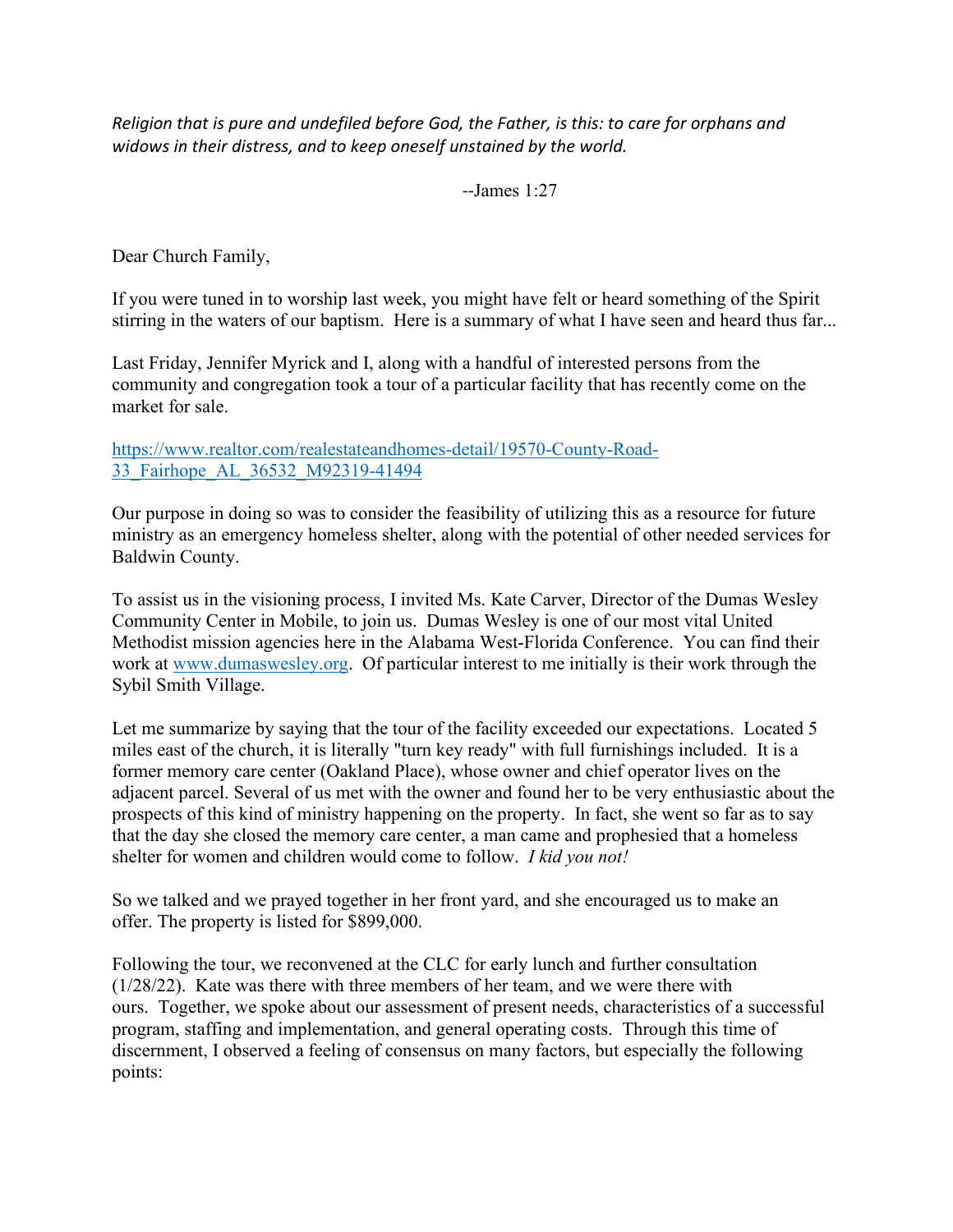1. We are dissatisfied with the current limitations of our care for those who need us most (Mt. 25:31-46). The need is growing. Therefore, we would like to find a way to acquire this property for use as an emergency homeless shelter for Baldwin County.

2. We believe it will do the most good for Dumas Wesley to own and manage the property and to utilize their strengths in implementing what is a proven blueprint for this transformative ministry.

3. We believe that Fairhope UMC is called by God to take the initiative in helping to provide the resources to make this dream of a "family village" in our area a reality. We are the "go to" for many agencies in the county already...so by all means, *let's go!*

4. How we choose to do that may require great faith, creativity, and generosity.

5. We need to cover this endeavor with fervent and consistent prayer.

Last Sunday, your pastors introduced this development in worship with a call to prayer. *Let us lift our requests to the Lord!* Thank you for your faithfulness in doing so.

As for this Sunday, I have invited Kate Carver to join us for a Q & A discussion as we work to sharpen our vision for how we might best respond to our sense of God's call at this time. She gladly accepted.

## **Therefore, I invite all who are interested to join us for one of two options: in the Sanctuary at 9:35am for a brief discussion and then again in the CLC Fellowship Hall immediately after our 11:00 worship services.**

I hope you can hear my excitement for this prospective project. There is nothing more energizing for me in ministry than coming together around our missional priorities. Lord knows, it is always fun to dream new dreams!

At a time when so many lives are fractured, isolated and fearful--when bones feel dry and separated from the joy of home--imagine what it would mean for us, the body of Christ here in Fairhope,

to be grounded in scripture as a loving, invitational community... to offer ourselves as a prayerful, hopeful refuge... to rise up with courage, as visible agents of lasting change...

## *such alignment of heart, soul, mind and strength is a powerful force for good! Glory to God in the highest!*

The bottom line is that I want to be a part of whatever God is up to here. Thank you for joining me in this holy conversation.

For Christ,